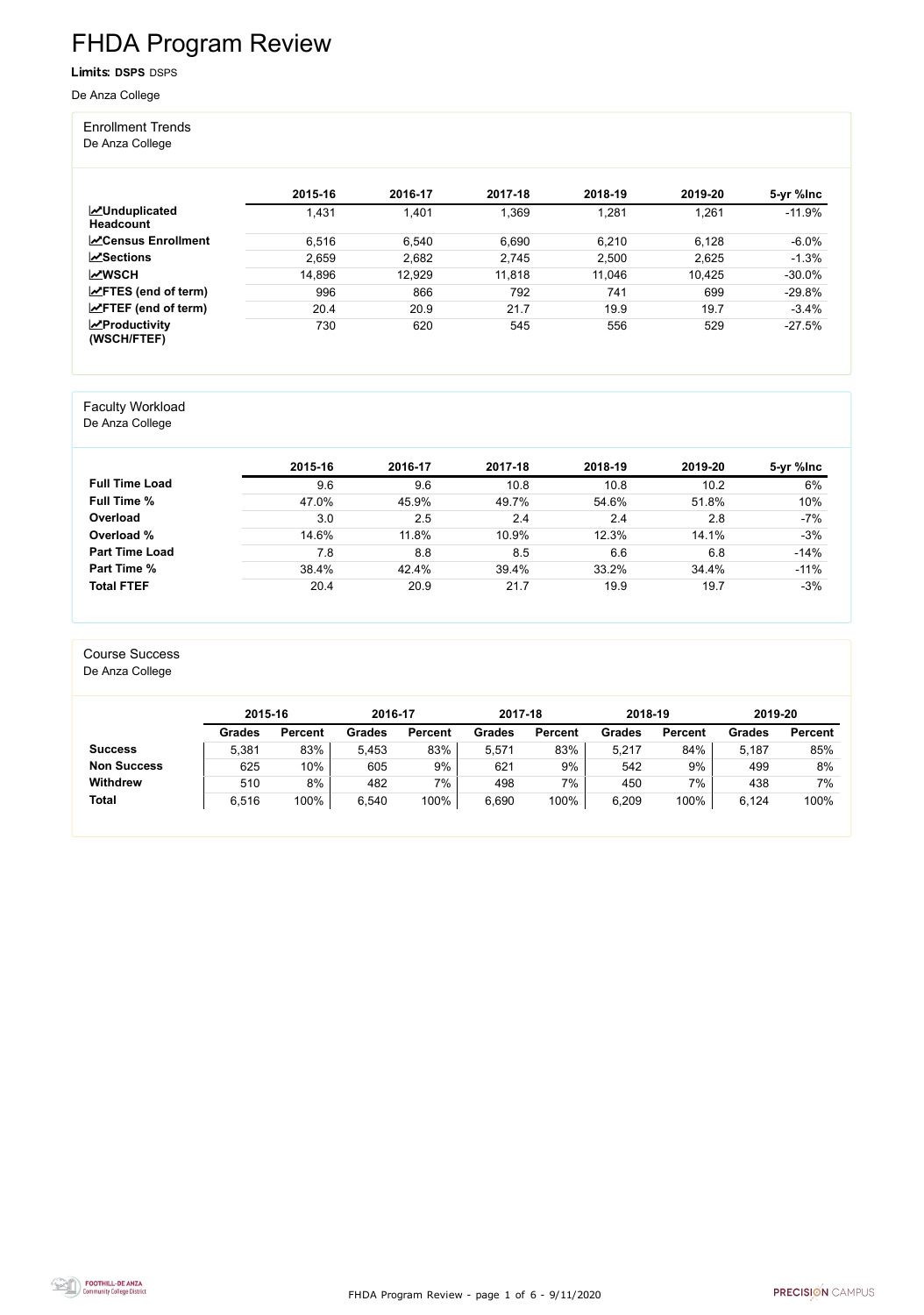FHDA Program Review - page 2 of 6 - 9/11/2020



## Course Success for African American, Latinx, and Filipinx Students

### Course Success for Asian, Native American, Pacific Islander, White, and Decline to State Students

| 2015-16       |                | 2016-17       |                | 2017-18       |                | 2018-19       |                | 2019-20 |                |
|---------------|----------------|---------------|----------------|---------------|----------------|---------------|----------------|---------|----------------|
| <b>Grades</b> | <b>Percent</b> | <b>Grades</b> | <b>Percent</b> | <b>Grades</b> | <b>Percent</b> | <b>Grades</b> | <b>Percent</b> | Grades  | <b>Percent</b> |
| ,551          | 74%            | .688          | 79%            | 1,728         | 77%            | .520          | 77%            | 617.ا   | 77%            |
| 321           | 15%            | 267           | 12%            | 287           | 13%            | 268           | 14%            | 276     | 13%            |
| 228           | 11%            | 190           | 9%             | 233           | 10%            | 181           | 9%             | 198     | 9%             |
| 2,100         | 100%           | 2,145         | 100%           | 2,248         | 100%           | 1,969         | 100%           | 2,091   | 100%           |
|               |                |               |                |               |                |               |                |         |                |

|                    | 2015-16       |                | 2016-17       |                | 2017-18       |                | 2018-19       |                | 2019-20 |                |
|--------------------|---------------|----------------|---------------|----------------|---------------|----------------|---------------|----------------|---------|----------------|
|                    | <b>Grades</b> | <b>Percent</b> | <b>Grades</b> | <b>Percent</b> | <b>Grades</b> | <b>Percent</b> | <b>Grades</b> | <b>Percent</b> | Grades  | <b>Percent</b> |
| <b>Success</b>     | 3,830         | 87%            | 3.765         | 86%            | 3,843         | 87%            | 3,697         | 87%            | 3,570   | 89%            |
| <b>Non Success</b> | 304           | $7\%$          | 338           | 8%             | 334           | 8%             | 274           | 6%             | 223     | 6%             |
| <b>Withdrew</b>    | 282           | 6%             | 292           | 7%             | 265           | 6%             | 269           | 6%             | 240     | 6%             |
| <b>Total</b>       | 4,416         | 100%           | 4,395         | 100%           | 4,442         | 100%           | 4,240         | 100%           | 4,033   | 100%           |
|                    |               |                |               |                |               |                |               |                |         |                |

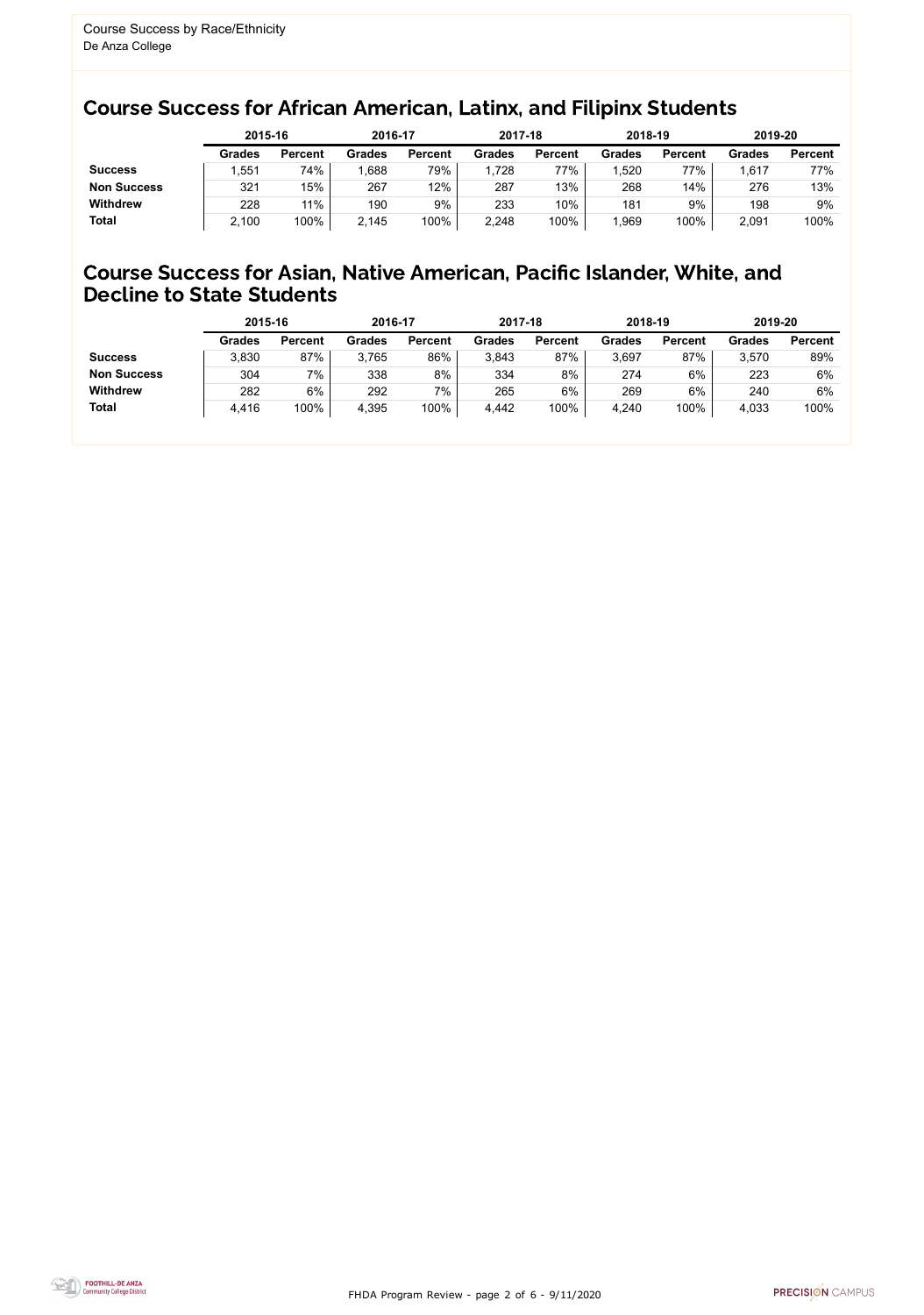FHDA Program Review - page 3 of 6 - 9/11/2020



Some courses may continue to be listed but no longer have data due to renumbering or because the course was not offered in the past five years.



## by Gender

|                     | 2015-16 |                |       | 2016-17        |       | 2017-18        |       | 2018-19        | 2019-20 |                |
|---------------------|---------|----------------|-------|----------------|-------|----------------|-------|----------------|---------|----------------|
|                     | Enr     | <b>Percent</b> | Enr   | <b>Percent</b> | Enr   | <b>Percent</b> | Enr   | <b>Percent</b> | Enr     | <b>Percent</b> |
| <b>Female</b>       | 3.152   | 48%            | 3,068 | 47%            | 3,040 | 45%            | 2,869 | 46%            | 2,718   | 44%            |
| <b>Male</b>         | 3,308   | 51%            | 3,416 | 52%            | 3,545 | 53%            | 3,259 | 52%            | 3,323   | 54%            |
| <b>Non-Binary</b>   |         | 0%             |       | $0\%$          |       | $0\%$          | 9     | 0%             |         | 0%             |
| <b>Not Reported</b> | 56      | $1\%$          | 56    | $1\%$          | 105   | 2%             | 73    | 1%             | 81      | $1\%$          |
| <b>Total</b>        | 6,516   | 100%           | 6,540 | 100%           | 6,690 | 100%           | 6,210 | 100%           | 6,128   | 100%           |

## by Ethnicity

|                         | 2015-16 |                |       | 2016-17        |       | 2017-18        | 2018-19 |                | 2019-20 |                |
|-------------------------|---------|----------------|-------|----------------|-------|----------------|---------|----------------|---------|----------------|
|                         | Enr     | <b>Percent</b> | Enr   | <b>Percent</b> | Enr   | <b>Percent</b> | Enr     | <b>Percent</b> | Enr     | <b>Percent</b> |
| <b>African American</b> | 381     | 6%             | 359   | 5%             | 388   | 6%             | 338     | 5%             | 408     | 7%             |
| Asian                   | 1,223   | 19%            | 1,391 | 21%            | 1,580 | 24%            | 1,590   | 26%            | 1,475   | 24%            |
| <b>Filipinx</b>         | 193     | 3%             | 225   | 3%             | 248   | 4%             | 206     | 3%             | 194     | 3%             |
| Latinx                  | 1,526   | 23%            | 1,561 | 24%            | 1,612 | 24%            | 1,426   | 23%            | 1,492   | 24%            |
| <b>Native American</b>  | 31      | $0\%$          | 34    | $1\%$          | 45    | $1\%$          | 68      | $1\%$          | 58      | $1\%$          |
| <b>Pacific Islander</b> | 80      | $1\%$          | 57    | $1\%$          | 40    | $1\%$          | 55      | $1\%$          | 31      | 1%             |
| White                   | 2,753   | 42%            | 2,629 | 40%            | 2,546 | 38%            | 2,316   | 37%            | 2,170   | 35%            |
| <b>Decline to State</b> | 329     | 5%             | 284   | 4%             | 231   | 3%             | 211     | 3%             | 300     | 5%             |
| <b>Total</b>            | 6,516   | 100%           | 6,540 | 100%           | 6,690 | 100%           | 6,210   | 100%           | 6,128   | 100%           |

## by Age

|              |       | 2015-16        |       | 2016-17        |       | 2017-18        |       | 2018-19        | 2019-20 |                |
|--------------|-------|----------------|-------|----------------|-------|----------------|-------|----------------|---------|----------------|
|              | Enr   | <b>Percent</b> | Enr   | <b>Percent</b> | Enr   | <b>Percent</b> | Enr   | <b>Percent</b> | Enr     | <b>Percent</b> |
| 19 or less   | 743   | 11%            | 914   | 14%            | 845   | 13%            | 864   | 14%            | 1,055   | 17%            |
| $20 - 24$    | 2,046 | 31%            | 2,088 | 32%            | 2,290 | 34%            | 2,021 | 33%            | 2,019   | 33%            |
| 25-39        | ,297  | 20%            | 1,142 | 17%            | 1,264 | 19%            | 1,124 | 18%            | 1,143   | 19%            |
| $40 +$       | 2,430 | 37%            | 2,396 | 37%            | 2,291 | 34%            | 2,201 | 35%            | 1,911   | 31%            |
| <b>Total</b> | 6,516 | 100%           | 6,540 | 100%           | 6,690 | 100%           | 6,210 | 100%           | 6,128   | 100%           |

## by Education Level

|                           | 2015-16 |                |       | 2016-17        |       | 2017-18        | 2018-19 |                | 2019-20 |                |
|---------------------------|---------|----------------|-------|----------------|-------|----------------|---------|----------------|---------|----------------|
|                           | Enr     | <b>Percent</b> | Enr   | <b>Percent</b> | Enr   | <b>Percent</b> | Enr     | <b>Percent</b> | Enr     | <b>Percent</b> |
| <b>Bachelor or higher</b> | 587     | 9%             | 592   | 9%             | 631   | $9\%$          | 625     | 10%            | 578     | 9%             |
| <b>Associate</b>          | 273     | 4%             | 250   | 4%             | 311   | 5%             | 276     | 4%             | 244     | 4%             |
| <b>HS/Equivalent</b>      | 4,185   | 64%            | 4,122 | 63%            | 4,258 | 64%            | 3,920   | 63%            | 4,087   | 67%            |
| <b>All Other</b>          | 1,471   | 23%            | .576  | 24%            | 1,490 | 22%            | 1,389   | 22%            | 1,219   | 20%            |
| <b>Total</b>              | 6,516   | 100%           | 6,540 | 100%           | 6,690 | 100%           | 6,210   | 100%           | 6,128   | 100%           |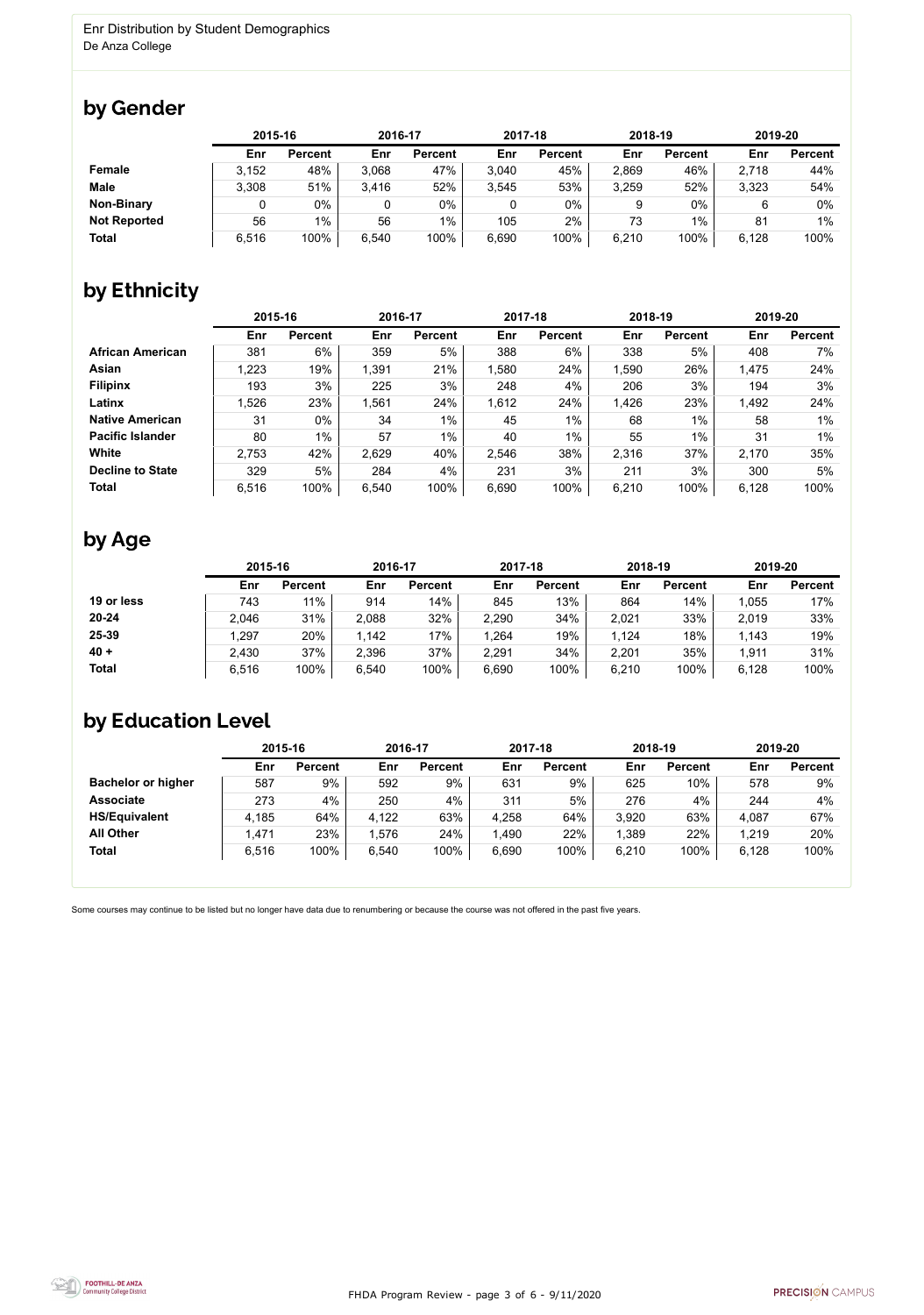FHDA Program Review - page 4 of 6 - 9/11/2020



#### Success Rates by Gender De Anza College

|                     | 2019-20        |                |                    |                |                 |                |               |                |  |  |  |  |  |
|---------------------|----------------|----------------|--------------------|----------------|-----------------|----------------|---------------|----------------|--|--|--|--|--|
|                     | <b>Success</b> |                | <b>Non Success</b> |                | <b>Withdrew</b> |                | <b>Total</b>  |                |  |  |  |  |  |
|                     | <b>Grades</b>  | <b>Percent</b> | <b>Grades</b>      | <b>Percent</b> | <b>Grades</b>   | <b>Percent</b> | <b>Grades</b> | <b>Percent</b> |  |  |  |  |  |
| Female              | 2,314          | 85%            | 212                | 8%             | 190             | 7%             | 2,716         | 100%           |  |  |  |  |  |
| <b>Male</b>         | 2,803          | 84%            | 283                | 9%             | 235             | 7%             | 3,321         | 100%           |  |  |  |  |  |
| <b>Non-Binary</b>   | 5              | 83%            | 0                  | 0%             |                 | 17%            | 6             | 100%           |  |  |  |  |  |
| <b>Not Reported</b> | 65             | 80%            | 4                  | 5%             | 12              | 15%            | 81            | 100%           |  |  |  |  |  |
| All                 | 5,187          | 85%            | 499                | 8%             | 438             | 7%             | 6,124         | 100%           |  |  |  |  |  |

|                     | 2018-19       |                                      |               |                |               |                 |               |                |  |  |  |  |  |
|---------------------|---------------|--------------------------------------|---------------|----------------|---------------|-----------------|---------------|----------------|--|--|--|--|--|
|                     |               | <b>Non Success</b><br><b>Success</b> |               |                |               | <b>Withdrew</b> | <b>Total</b>  |                |  |  |  |  |  |
|                     | <b>Grades</b> | <b>Percent</b>                       | <b>Grades</b> | <b>Percent</b> | <b>Grades</b> | <b>Percent</b>  | <b>Grades</b> | <b>Percent</b> |  |  |  |  |  |
| <b>Female</b>       | 2,418         | 84%                                  | 241           | 8%             | 209           | 7%              | 2,868         | 100%           |  |  |  |  |  |
| <b>Male</b>         | 2,742         | 84%                                  | 284           | 9%             | 233           | 7%              | 3,259         | 100%           |  |  |  |  |  |
| <b>Non-Binary</b>   | 5             | 56%                                  | 4             | 44%            |               | $0\%$           | 9             | 100%           |  |  |  |  |  |
| <b>Not Reported</b> | 52            | 71%                                  | 13            | 18%            | 8             | 11%             | 73            | 100%           |  |  |  |  |  |
| All                 | 5,217         | 84%                                  | 542           | 9%             | 450           | 7%              | 6,209         | 100%           |  |  |  |  |  |

|                     |                | 2017-18        |                    |                 |               |                |               |                |  |  |  |  |  |  |
|---------------------|----------------|----------------|--------------------|-----------------|---------------|----------------|---------------|----------------|--|--|--|--|--|--|
|                     | <b>Success</b> |                | <b>Non Success</b> | <b>Withdrew</b> |               | <b>Total</b>   |               |                |  |  |  |  |  |  |
|                     | <b>Grades</b>  | <b>Percent</b> | <b>Grades</b>      | <b>Percent</b>  | <b>Grades</b> | <b>Percent</b> | <b>Grades</b> | <b>Percent</b> |  |  |  |  |  |  |
| Female              | 2,577          | 85%            | 247                | 8%              | 216           | 7%             | 3,040         | 100%           |  |  |  |  |  |  |
| <b>Male</b>         | 2,922          | 82%            | 357                | 10%             | 266           | 8%             | 3,545         | 100%           |  |  |  |  |  |  |
| <b>Non-Binary</b>   | 0              | N/A            |                    | N/A             | 0             | N/A            | 0             | 100%           |  |  |  |  |  |  |
| <b>Not Reported</b> | 72             | 69%            | 17                 | 16%             | 16            | 15%            | 105           | 100%           |  |  |  |  |  |  |
| All                 | 5,571          | 83%            | 621                | 9%              | 498           | 7%             | 6,690         | 100%           |  |  |  |  |  |  |

|                     |                | 2016-17        |                    |                |                 |                |               |                |  |  |
|---------------------|----------------|----------------|--------------------|----------------|-----------------|----------------|---------------|----------------|--|--|
|                     | <b>Success</b> |                | <b>Non Success</b> |                | <b>Withdrew</b> |                | <b>Total</b>  |                |  |  |
|                     | <b>Grades</b>  | <b>Percent</b> | <b>Grades</b>      | <b>Percent</b> | <b>Grades</b>   | <b>Percent</b> | <b>Grades</b> | <b>Percent</b> |  |  |
| <b>Female</b>       | 2,599          | 85%            | 246                | 8%             | 223             | 7%             | 3,068         | 100%           |  |  |
| <b>Male</b>         | 2,817          | 82%            | 346                | 10%            | 253             | 7%             | 3,416         | 100%           |  |  |
| <b>Non-Binary</b>   | 0              | N/A            |                    | N/A            | 0               | N/A            | 0             | 100%           |  |  |
| <b>Not Reported</b> | 37             | 66%            | 13                 | 23%            | 6               | 11%            | 56            | 100%           |  |  |
| All                 | 5,453          | 83%            | 605                | 9%             | 482             | 7%             | 6,540         | 100%           |  |  |

|                     |               | 2015-16                                                                 |               |                |               |                |               |                |  |  |
|---------------------|---------------|-------------------------------------------------------------------------|---------------|----------------|---------------|----------------|---------------|----------------|--|--|
|                     |               | <b>Withdrew</b><br><b>Total</b><br><b>Non Success</b><br><b>Success</b> |               |                |               |                |               |                |  |  |
|                     | <b>Grades</b> | <b>Percent</b>                                                          | <b>Grades</b> | <b>Percent</b> | <b>Grades</b> | <b>Percent</b> | <b>Grades</b> | <b>Percent</b> |  |  |
| <b>Female</b>       | 2,622         | 83%                                                                     | 294           | 9%             | 236           | 7%             | 3,152         | 100%           |  |  |
| <b>Male</b>         | 2,712         | 82%                                                                     | 323           | 10%            | 273           | 8%             | 3,308         | 100%           |  |  |
| <b>Non-Binary</b>   |               | N/A                                                                     | 0             | N/A            |               | N/A            |               | 100%           |  |  |
| <b>Not Reported</b> | 47            | 84%                                                                     | 8             | 14%            |               | 2%             | 56            | 100%           |  |  |
| All                 | 5,381         | 83%                                                                     | 625           | 10%            | 510           | 8%             | 6,516         | 100%           |  |  |

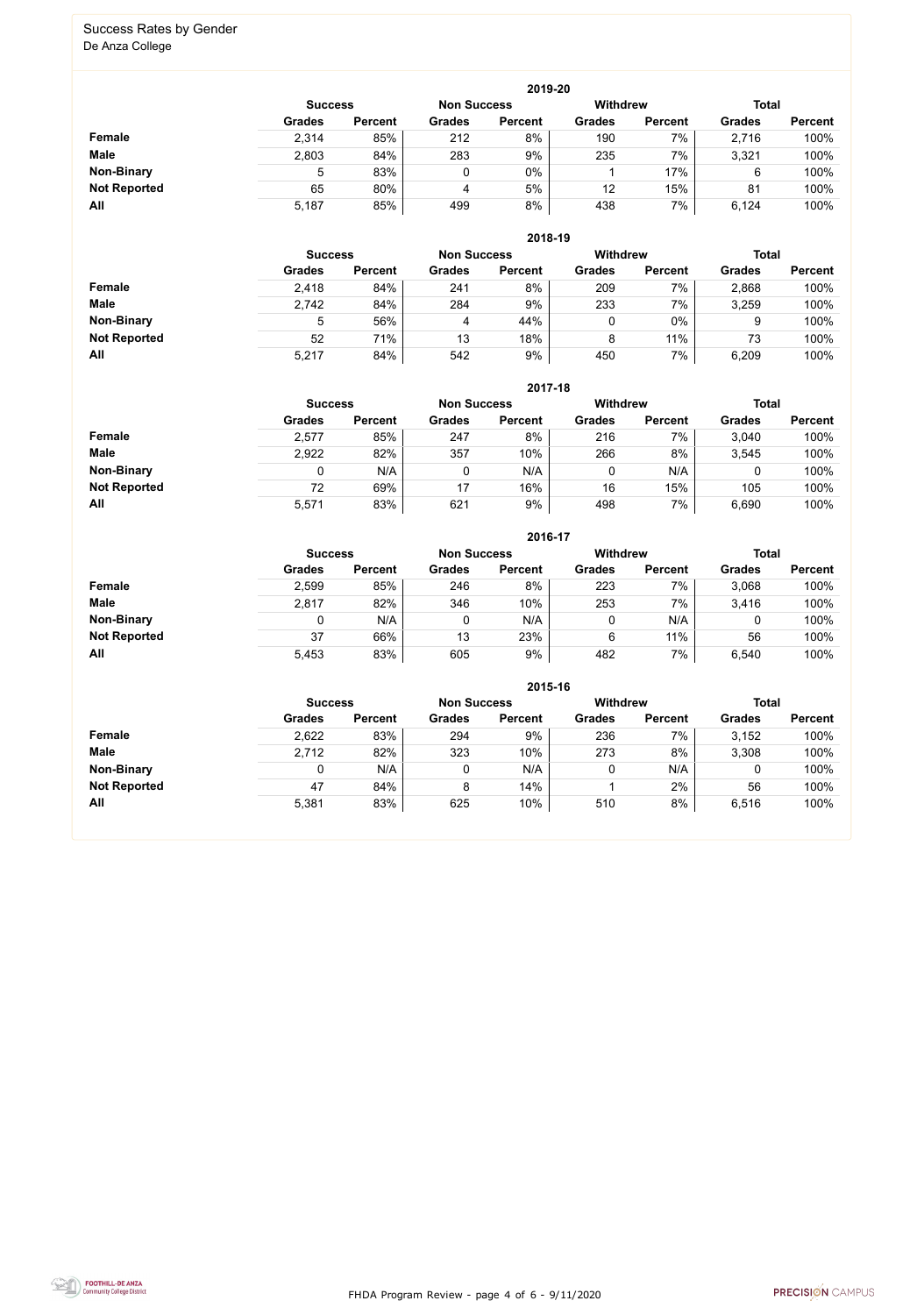FHDA Program Review - page 5 of 6 - 9/11/2020



#### Success Rates by Age De Anza College

|            | 2019-20        |                    |               |                 |               |                |               |                |  |
|------------|----------------|--------------------|---------------|-----------------|---------------|----------------|---------------|----------------|--|
|            | <b>Success</b> | <b>Non Success</b> |               | <b>Withdrew</b> |               | <b>Total</b>   |               |                |  |
|            | <b>Grades</b>  | <b>Percent</b>     | <b>Grades</b> | <b>Percent</b>  | <b>Grades</b> | <b>Percent</b> | <b>Grades</b> | <b>Percent</b> |  |
| 19 or less | 785            | 74%                | 161           | 15%             | 108           | 10%            | 1,054         | 100%           |  |
| $20 - 24$  | 1,643          | 81%                | 198           | 10%             | 177           | 9%             | 2,018         | 100%           |  |
| 25-39      | 938            | 82%                | 101           | 9%              | 103           | 9%             | 1,142         | 100%           |  |
| $40 +$     | 1,821          | 95%                | 39            | 2%              | 50            | 3%             | 1,910         | 100%           |  |
| All        | 5,187          | 85%                | 499           | 8%              | 438           | 7%             | 6,124         | 100%           |  |

|            | <b>Success</b> |                | <b>Non Success</b> |                | <b>Withdrew</b> |                | <b>Total</b>  |                |
|------------|----------------|----------------|--------------------|----------------|-----------------|----------------|---------------|----------------|
|            | <b>Grades</b>  | <b>Percent</b> | <b>Grades</b>      | <b>Percent</b> | <b>Grades</b>   | <b>Percent</b> | <b>Grades</b> | <b>Percent</b> |
| 19 or less | 682            | 79%            | 104                | 12%            | 78              | 9%             | 864           | 100%           |
| $20 - 24$  | 1,601          | 79%            | 228                | 11%            | 192             | 10%            | 2,021         | 100%           |
| $25 - 39$  | 867            | 77%            | 151                | 13%            | 105             | 9%             | 1,123         | 100%           |
| $40 +$     | 2,067          | 94%            | 59                 | 3%             | 75              | 3%             | 2,201         | 100%           |
| All        | 5,217          | 84%            | 542                | 9%             | 450             | 7%             | 6,209         | 100%           |

|            | 2017-18        |                |                    |                |                 |                |               |                |  |
|------------|----------------|----------------|--------------------|----------------|-----------------|----------------|---------------|----------------|--|
|            | <b>Success</b> |                | <b>Non Success</b> |                | <b>Withdrew</b> |                | <b>Total</b>  |                |  |
|            | <b>Grades</b>  | <b>Percent</b> | <b>Grades</b>      | <b>Percent</b> | <b>Grades</b>   | <b>Percent</b> | <b>Grades</b> | <b>Percent</b> |  |
| 19 or less | 678            | 80%            | 101                | 12%            | 66              | 8%             | 845           | 100%           |  |
| $20 - 24$  | 1,708          | 75%            | 349                | 15%            | 233             | 10%            | 2,290         | 100%           |  |
| 25-39      | 1,055          | 83%            | 112                | 9%             | 97              | 8%             | ,264          | 100%           |  |
| $40 +$     | 2,130          | 93%            | 59                 | 3%             | 102             | 4%             | 2,291         | 100%           |  |
| All        | 5,571          | 83%            | 621                | 9%             | 498             | 7%             | 6,690         | 100%           |  |

|            | 2016-17        |                |                    |                |                 |                |               |                |  |  |
|------------|----------------|----------------|--------------------|----------------|-----------------|----------------|---------------|----------------|--|--|
|            | <b>Success</b> |                | <b>Non Success</b> |                | <b>Withdrew</b> |                | <b>Total</b>  |                |  |  |
|            | <b>Grades</b>  | <b>Percent</b> | <b>Grades</b>      | <b>Percent</b> | <b>Grades</b>   | <b>Percent</b> | <b>Grades</b> | <b>Percent</b> |  |  |
| 19 or less | 721            | 79%            | 115                | 13%            | 78              | 9%             | 914           | 100%           |  |  |
| 20-24      | 1,579          | 76%            | 283                | 14%            | 226             | 11%            | 2,088         | 100%           |  |  |
| 25-39      | 918            | 80%            | 123                | 11%            | 101             | 9%             | 1,142         | 100%           |  |  |
| $40 +$     | 2,235          | 93%            | 84                 | 4%             | 77              | 3%             | 2,396         | 100%           |  |  |
| All        | 5,453          | 83%            | 605                | 9%             | 482             | 7%             | 6,540         | 100%           |  |  |

|            | 2015-16                                                                 |                |               |                |               |                |               |                |  |
|------------|-------------------------------------------------------------------------|----------------|---------------|----------------|---------------|----------------|---------------|----------------|--|
|            | <b>Withdrew</b><br><b>Total</b><br><b>Non Success</b><br><b>Success</b> |                |               |                |               |                |               |                |  |
|            | <b>Grades</b>                                                           | <b>Percent</b> | <b>Grades</b> | <b>Percent</b> | <b>Grades</b> | <b>Percent</b> | <b>Grades</b> | <b>Percent</b> |  |
| 19 or less | 574                                                                     | 77%            | 105           | 14%            | 64            | 9%             | 743           | 100%           |  |
| $20 - 24$  | 1,505                                                                   | 74%            | 302           | 15%            | 239           | 12%            | 2,046         | 100%           |  |
| 25-39      | 1,024                                                                   | 79%            | 148           | 11%            | 125           | 10%            | 1,297         | 100%           |  |
| $40 +$     | 2,278                                                                   | 94%            | 70            | 3%             | 82            | 3%             | 2,430         | 100%           |  |
| All        | 5,381                                                                   | 83%            | 625           | 10%            | 510           | 8%             | 6,516         | 100%           |  |